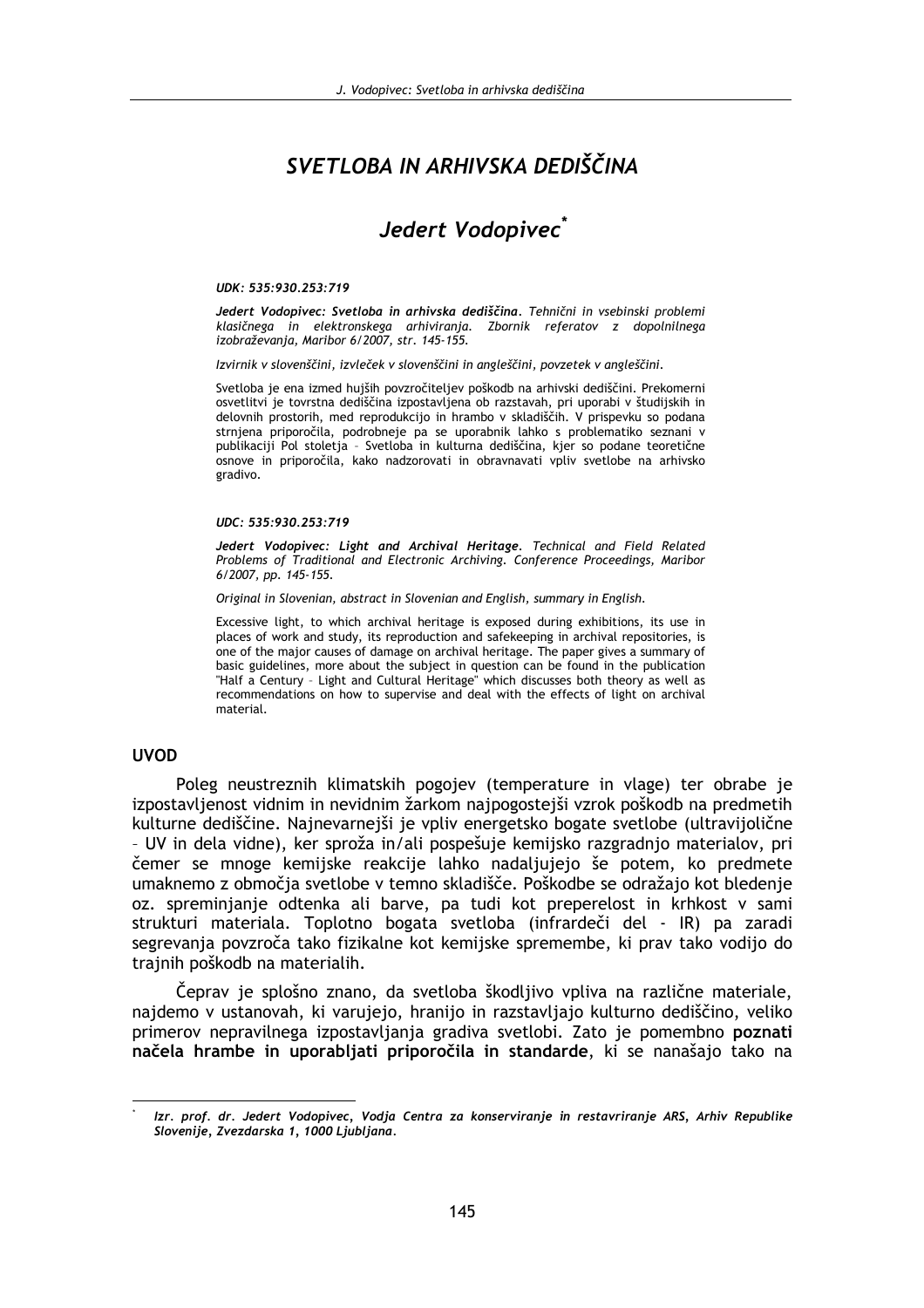kakovost kot na količino vidnega in nevidnega sevania, ki doseže predmete kulturne dediščine

Vsi odgovorni in vpleteni v proces varovanja kulturne dediščine bi morali upoštevati naslednie:

- škoda, ki jo povzroči svetlobno sevanje, je nepopravljiva;
- voliv sevania se sešteva (je kumulativen), zato ni varne osvetlitve.

#### **VIDNA IN NEVIDNA SVETLOBA**

Vidna svetloba je del elektromagnetnega valovanja, ki ga zazna človeško oko. Elektromagnetna valovanja se med seboj ločijo po valovni dolžini oz. frekvenci. Fizikalne osnove so podrobneje predstavljene v prispevku »Zaščita kulturnih spomenikov pred svetlobnim onesnaženjem«.<sup>1</sup> V nadaljevanju so navedeni le najosnovnejši pojmi.

#### **NARAVNA SVETLOBA**

Glavni vir naravne (dnevne, prave) svetlobe je sonce. Sončna svetloba vsebuje širok pas elektromagnetnega valovanja. Ljudje z očmi zaznavamo le del tega valovnega spektra. Človeško oko je običajno občutljivo za valovne dolžine med 400 in 700 nm, nekateri ljudje pa lahko zaznavajo tudi valovne dolžine med 380 in 780 nm, zato meje vidne svetlobe niso točno določene. Najbolje zaznavamo svetlobo v sredini vidnega območja, in sicer okoli valovne dolžine 555 nm (rumeno-zelena svetloba), proti zgornji in spodnji meji pa se občutljivost vida zmanjšuje. Z živčnimi končiči zaznamo tudi IR sevanje, in sicer kot toploto in del valovanja z daljšo valovno dolžino. Valovne dolžine, krajše od 380 nm (UV sevanje), so sposobne zaznati z očmi le nekatere živali, npr. čebele. Človek jih zazna le kot potemnitev ali pordečitev kože.

Sončna svetloba zajema pas elektromagnetnega spektra, ki ga delimo na tri dele:

- ultravijolično sevanje (UV), ki se deli v tri podskupine: UV-A (400-315 nm), UV-B (315-280 nm) in UV-C (280-100 nm); to sevanie je energetsko najbolj bogato;
- vidno sevanje (400 nm do 700 nm), ki je v svojem kratkovalovnem delu energetsko tudi še razmeroma bogato in lahko povzroča tako fotokemijske kot termične spremembe:
- IR sevanie (700 nm do 2400 nm), ki povzroča le termične spremembe.

Zemeljska atmosfera deluje kot naravni filter, ki zadržuje oz. spreminja v toploto energetsko najmočnejše sevanje, to je praktično celotno UV-C in delno UV-B sevanje. Zato na površini Zemlje zaznamo le UV-B, UV-A, vidna in IR sevanja. (Slika  $1)$ 

ZWITTER, T. 2006. Zaščita kulturnih spomenikov pred svetlobnim onesnaženjem, Vodopivec, J. (ur.). Pol stoletja. Ljubljana: Arhiv Republike Slovenije. Str. 98-103.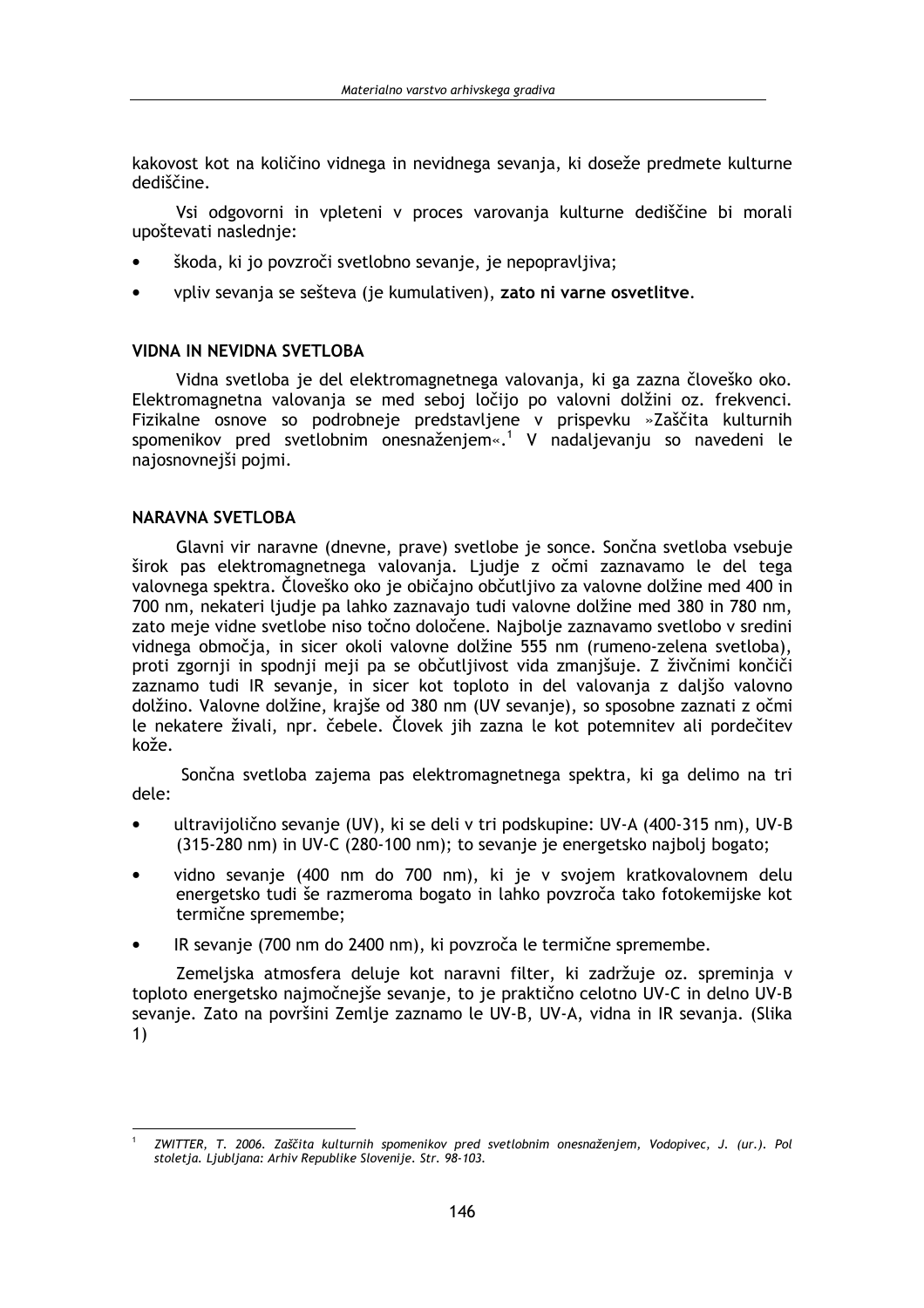

SLIKA 1: Ponazoritev valovnih dolžin svetlobe, ki jih seva sonce.

Navadno steklo dobro zadrži (absorbira) večino visokoenergetskega UV dela sevanja, prepusti pa večino UV-A žarkov, vidno svetlobo in IR sevanje. Deluje namreč kot dolgoprepustni filter. V notranjosti prostorov se torej naravna svetloba preko steklenih površin še dodatno filtrira, vendar skoznje prodre zaznavna količina še vedno močno škodljivih UV-A žarkov in visoko energetska vidna svetloba ter gretje z vidnim in IR delom spektra.

#### **UMETNA SVETLOBA**

Vir umetne svetlobe so svetila. Pri tem je potrebno opozoriti, da proizvajalci svetil zgornjo mejo UV sevanja določajo ohlapno. Kot UV sevanje v mnogih primerih štejejo šele sevanje z valovnimi dolžinami pod 315 nm, tako da v mnogih primerih UV-A del (315-400 nm) uvrščajo kar v vidni del sevanja. Zato različne vrste običajnih svetil (tudi UV-block in tudi uporaba svetlobnih vlaken) brez dodatnih filtrov, ki zadržijo tudi UV-A del sevanja, niso primerne za osvetljevanje predmetov kulturne dediščine.

Ker človeško oko zaznava le valovne dolžine med 400 in 700 nm, valovne dolžine izven teh meja za gledanje niso potrebne, s konservatorskega vidika pa so ne samo nepotrebne, ampak tudi škodljive. Več o tem je predstavljeno v prispevkih »Vpliv ultraviolične svetlobe na materiale«<sup>2</sup> in »Spremembe na predmetih kulturne dediščine zaradi vpliva svetlobe $\frac{3}{2}$ .

#### **OSNOVNI POJMI OSVETLJEVANJA**

Za razumevanje osvetljevanja in pravilen izbor svetil je poleg prepoznavanja občutljivosti posameznih materialov potrebno poznati tudi naslednje pojme, ki so

URBAS, R., KLANJŠEK GUNDE, M. 2006. Vpliv UV svetlobe na materiale. Vodopivec, J. (ur.). Pol stoletja. Ljubljana: Arhiv Republike Slovenije. Str. 127-133.

MAKUC SEMION, M. 2006. Spremembe na predmetih kulturne dediščine zaradi vpliva svetlobe. Vodopivec, J. (ur.). Pol stoletja. Ljubljana: Arhiv Republike Slovenije. Str. 134- 142.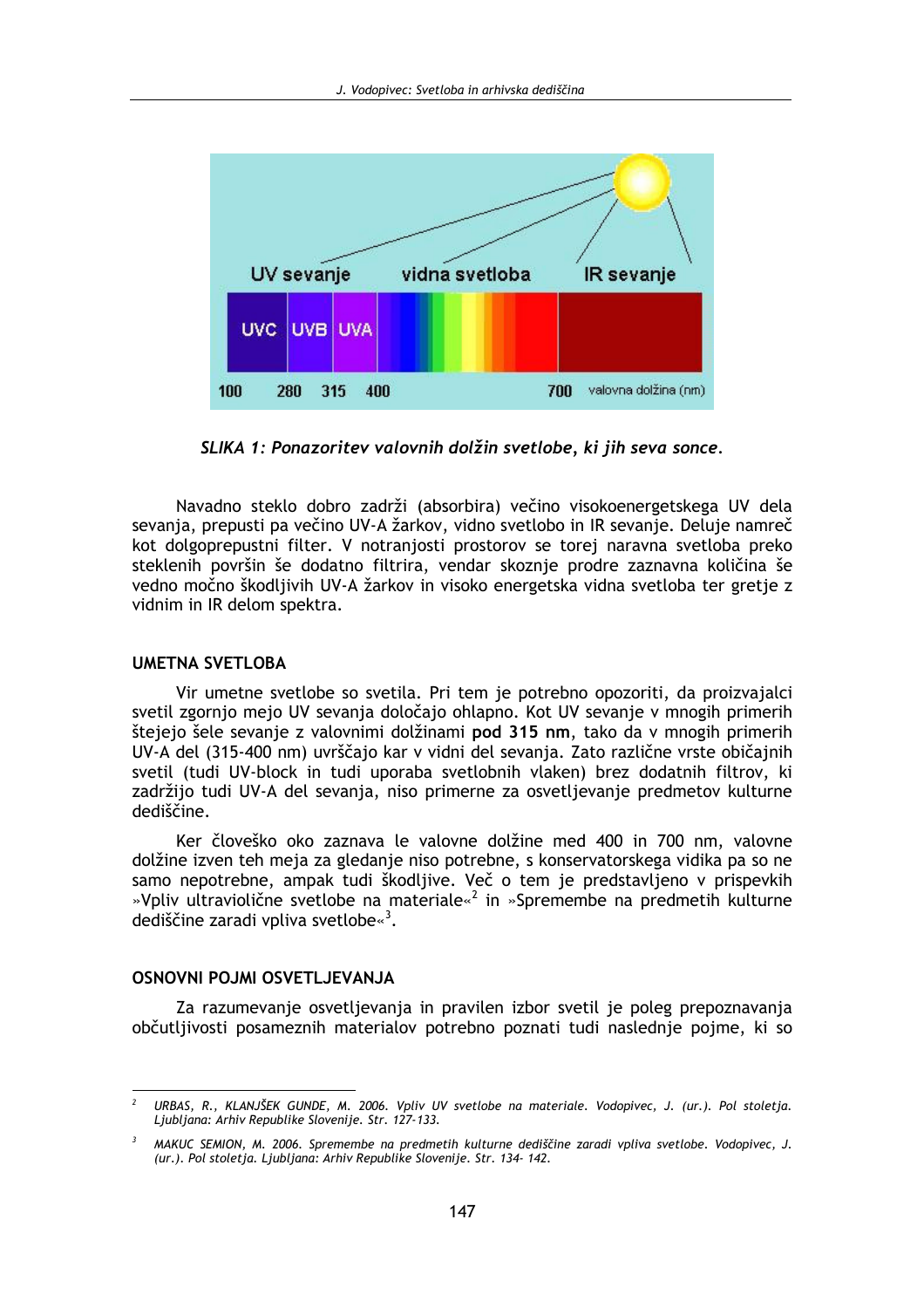podrobneje razloženi v prispevku »Notrania razsvetliava: vpliv svetlobe na materiale $\frac{4}{3}$ :

- svetlobni tok.
- $\blacktriangle$ svetilnost.
- osvetlienost.  $\blacktriangle$
- svetlost,  $\blacksquare$
- barvna temperatura in  $\bullet$
- indeks barvnega videza.  $\bullet$

#### OSNOVNI POJMI VARNEGA OSVETLJEVANJA

Za varno osvetljevanje je s konservatorskega vidika potrebno poleg že navedenih razjasniti še sledeče pojme:

- količina sprejete svetlobe,
- komaj opazna sprememba,  $\bullet$
- dovoljena letna količina svetlobe in
- občutljivost materiala za svetlobo, ki so podrobneje razloženi drugje.<sup>5</sup>

#### **TIPI SVETIL**

Svetila so podrobneje obravnavana v prispevkih »Notranja razsvetljava: vpliv svetlobe na materiale«<sup>6</sup> in »Na kaj moramo biti pozorni pri nabavi svetil«<sup>7</sup>. Na tem mestu so predstavljena le glede na tip in vsebnost posameznega dela svetlobnega spektra ter glede na njihove glavne prednosti in slabosti.

Svetloba iz navadne volframove žarnice na žarilno nitko vsebuje zelo malo UV svetlobe in poleg vidnega tudi zelo veliko IR sevanja. Klasične žarnice na žarilno nitko so najbolj razširjen vir električne svetlobe in oddajajo manj škodljivega UV sevanja kot fluorescenčne sijalke, vendar pa z IR sevanjem oddajajo več toplote. Poleg tega imajo v primerjavi s fluorescenčnimi krajšo življenjsko dobo in manjši energetski in svetlobni izkoristek.

Volframove halogenske žarnice imajo boljši svetlobni izkoristek, daljšo življenjsko dobo in bolj belo svetlobo. Imajo precejšen delež UV in oddajajo tudi precej IR sevanja.

Fluorescenčne in metalhalogenidne sijalke so danes najboli razširjen tip svetil (v to skupino sodijo tudi kompaktne sijalke ali t. i. varčne žarnice). Zanje na splošno velja, da imajo dober svetlobni izkoristek in razmeroma dolgo življenjsko dobo.

BIZJAK, 2006, 104-106.

VODOPIVEC J., MILIĆ Z., MALEŠIČ J., POREKAR-KACAFURA I., MOTNIKAR A.: Priporočila za varno osvetlitev<br>premične kulturne dediščine. Vodopivec, J. (ur.). Pol stoletja. Ljubljana: Arhiv Republike Slovenije. Str. 151  $\overline{5}$ 

BIZJAK, G. 2006. Str. 108-110.

KACAFURA, M. 2006. Na kaj moramo biti pozorni pri nabavi svetil : vpliv UV svetlobe na materiale. Vodopivec, J. (ur.). Pol stoletja. Ljubljana: Arhiv Republike Slovenije. Str. 119-122.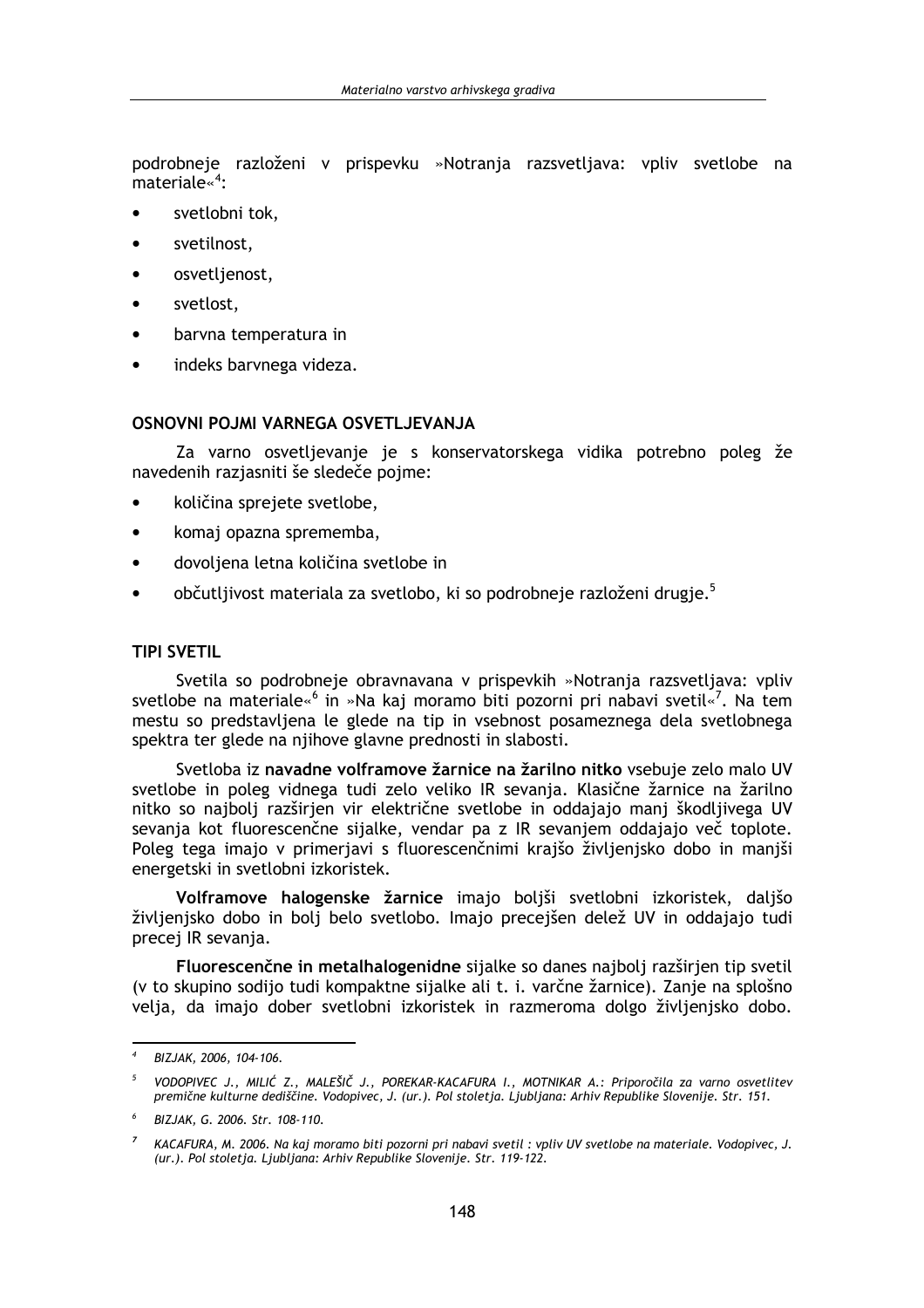Indeks barvnega videza je visok, je pa odvisen od tipa sijalke. Načeloma vse sijalke vsebujejo zelo velik delež UV (odvisno od tipa) in malo IR sevanja. V zadniem času so nekateri manjši proizvajalci za muzejske potrebe razvili tudi svetila z ustreznim barvnim indeksom in zelo zmanjšanim delom UV spektra (npr. SoLux).<sup>8</sup>

LED - svetleče diode vsebujejo izjemno nizko količino UV in IR sevanja, imajo zelo dolgo življenjsko dobo, so majhne, odporne na tresljaje in udarce, skratka blizu idealnega. Njihova pomanjkljivost je usmerjenost svetlobe, cena, pri belih svetlečih diodah pa predvsem neustrezen barvni videz, ki zaenkrat še ni primeren za doseganje kakovostne barvne reprodukcije. Kljub temu si konservatorski krogi na področju razstavnega osvetljevanja od izpopolnjenih LED diod mnogo obetajo in jim pripisujejo pomembno prihodnost.

| Vir svetlobe                                 | UV vsebnost (µW/lm) |
|----------------------------------------------|---------------------|
| Dnevna svetloba                              | 400-1500            |
| Volframove žarnice                           | 70-80               |
| Volframove halogenske žarnice (tudi UV STOP) | 40-170              |
| Fluorescenčne sijalke                        | 30-100              |
| Metalhalogenidne sijalke                     | 160-700             |
| LED - svetleče diode                         |                     |

### Tabela 1: Tipičen UV delež sevanja za različne svetlobne vire.<sup>9</sup>

Velja si zapomniti naslednje:

- varna svetloba ne vsebuje UV in IR dela spektra; če vsebuje UV in IR, je potrebno uporabiti ustrezne filtre;
- poznamo več vrst filtrov, marsikateri imajo omejeno življenjsko dobo;
- če je le mogoče, se izognimo naravni dnevni svetlobi;
- žarnice, nameščene v vitrinah, so pogosto vir težav, zato jih velja namestiti izven vitrin:
- kjer je le mogoče, naj se uporabljajo svetila z nižjo barvno temperaturo;
- upoštevajo naj se priporočila za čim nižji nivo osvetljenosti (50 lx);
- količina sprejete svetlobe ima kumulativni učinek, predmet naj bo zato osvetljen čim manj časa.

<sup>.</sup> http://solux.net/uv.htm#What%20is%20beinq%20done%20for%20particulary%20for%20Museums

CIE 157: 2004. Control of damage to museum objects by optical radiation. Techical report. Wien: International Commission on Illumination, www.cie.co.at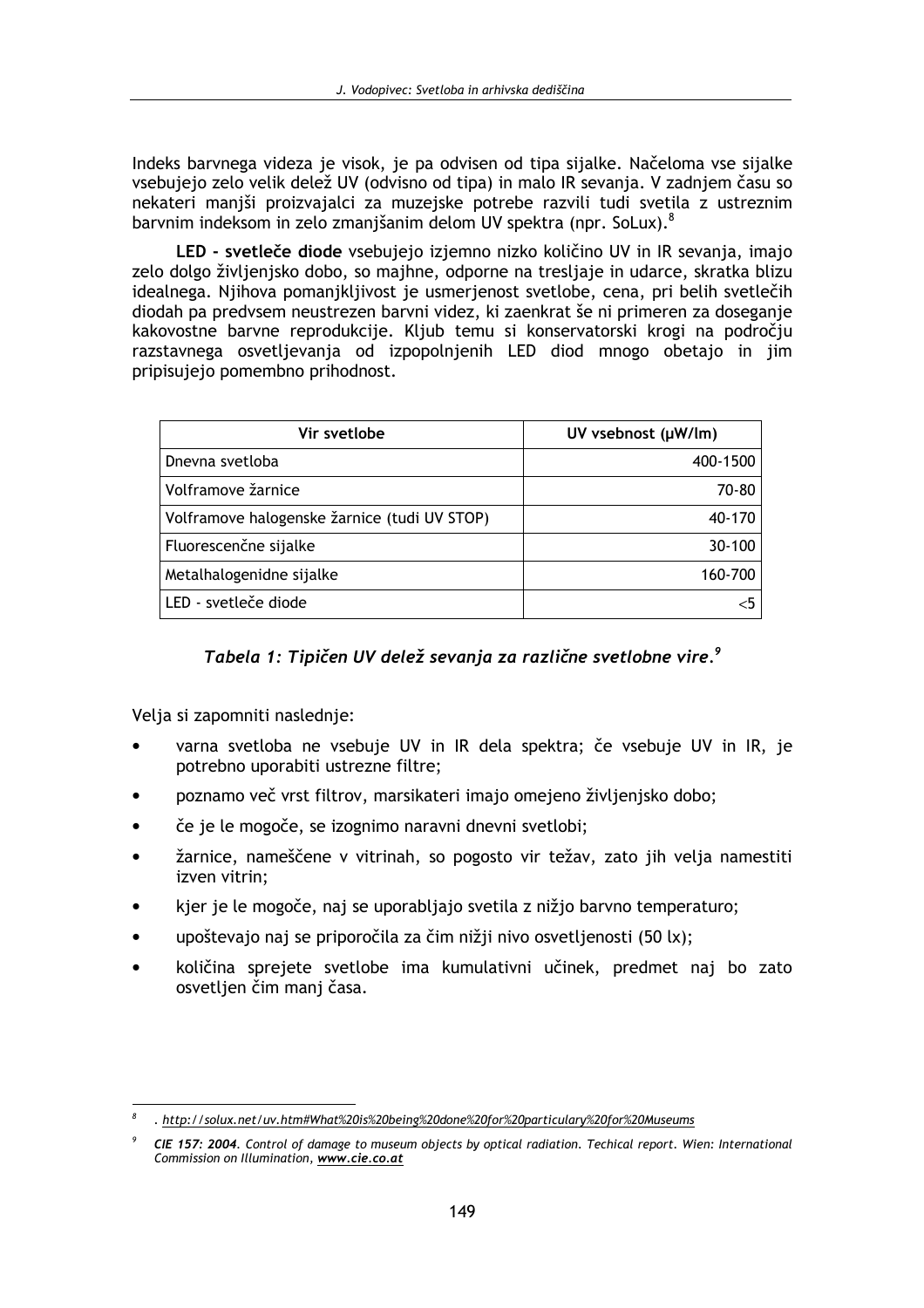### OSVETLITEV PROSTOROV. KJER HRANIMO IN UPORABLJAMO KULTURNO DEDIŠČINO

Za hrambo gradiva ne potrebujemo svetlobe, to potrebuje le človek, da ga lahko gleda, bere, občuduje ali preučuje. Svetloba, tako naravna kot umetna, vidna in nevidna, predstavlja potencialno nevarnost za predmete kulturne dediščine. Zaradi nienega vpliva potekajo v večini organskih materialov in nekaterih anorganskih snoveh fotokemijske in termične reakcije razgradnje. Posledic tovrstnih procesov običajno ne zaznamo takoj, ko pa postanejo vidne, je škoda že nepopravljiva.

### OSVETLITEV SKLADIŠČNIH PROSTOROV

V skladiščnih prostorih je priporočljiva popolna tema. Dovoljena je časovno omejena osvetlitev, ki je prilagojena delovni nalogi. Za enostavno delo je dovoljena osvetlitev od 50 do 200 luksov.

Za gibanje po prostoru je dovolj že osvetlitev med 50 in 100 luksi, za pregledovanje gradiva pa potrebujemo večjo osvetlitev, in sicer med 200 in 500 luksi, odvisno od kakovosti uporabnikovega vida in predmeta samega. Za čiščenie prostorov lahko uporabimo osvetlitev 300 lx, saj so predmeti večinoma spravljeni v omarah in so s pokrivali zaščiteni pred svetlobo. Določimo kratke in ne pogoste intervale čiščenja.

Za natančnejše pregledovanje potrebujemo močnejšo osvetlitev, ki jo dosežemo s svetilkami, ki jih uporabljamo na omejeni lokaciji in samo časovno omejeno. Sicer pa natančnejše pregledovanje predmeta opravimo izven skladiščnih prostorov.

Razsvetljava:

- naj bo prilagojena delovnim potrebam in
- naj se izklopi vsakič, ko osvetlitev ni več potrebna.

V primeru, ko je skladiščni prostor tudi delovni prostor, je potrebno svetlobno občutlijvo gradivo dodatno zaščititi bodisi z zastori, škatlami in/ali omarami.

## OSVETLITEV V ČITALNICAH

Priporočena stalna osvetlitev v čitalnicah je 200 do 300 luksov. Višia osvetlitev je dovoljena le na omejeni lokaciji in samo časovno omejeno. Pri tem veljajo smiselne omejitve za svetlobno najbolj občutljivo gradivo.

### **OSVETLITEV NA RAZSTAVAH**

Strategija osvetljevanja predmetov na razstavah temelji na razvrščanju predmetov glede na njihovo svetlobno občutljivost.<sup>10</sup> Temelj za tovrstno razvrščanje je britanski standard modre volne BS 1600 in mednarodni standard ISO 105. Na osnovi britanskega standarda modre volne BS 1600 in standarda ISO 105 razvrščamo materiale glede na njihovo barvno obstojnost v 8 stopenj (ISO 1 do ISO 8). Sistem modre volne, ki so ga sprva zasnovali za kategoriziranje tekstila in so ga naknadno

DUROVIČ, M. 2004. Strategija razstavljanja arhivskih gradiv v Centralnem državnem arhivu v Pragi, Razstavljanje arhivskega in knjižničnega gradiva ter likovnih del na papirju. Vodopivec, J. (ur.). Razstavljanje arhivskega in knjižničnega gradiva ter likovnih del na papirju. Ljubljana: Arhiv Republike Slovenije. Str. 112-114.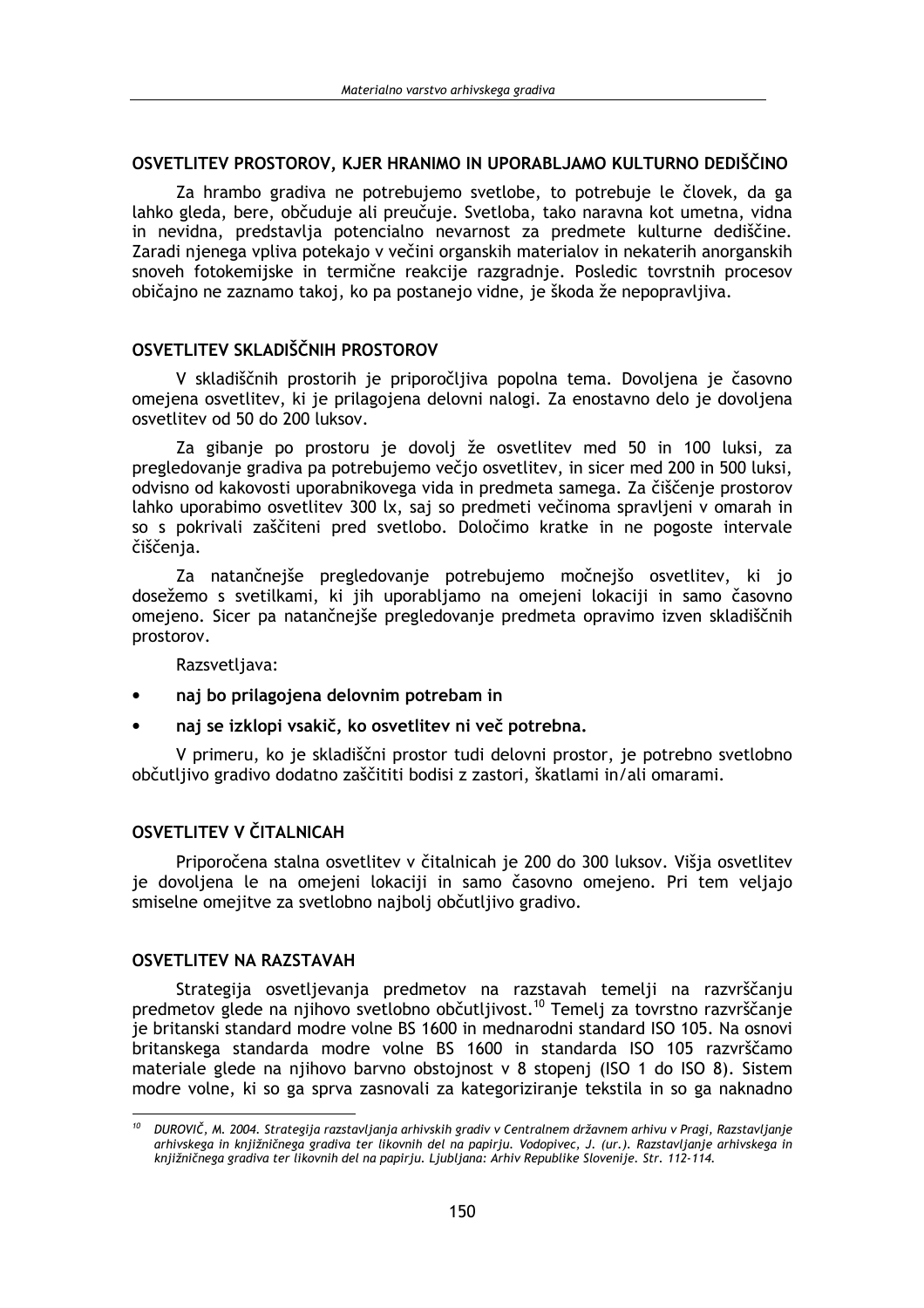uporabili tudi za določanie svetlobno občutlijve dediščine, obsega osem obarvanih trakov. ki pod vplivom svetlobe obledijo z značilno hitrostjo. Trak s stopnjo občutlijvosti ISO 1 je najmanj obstojen. ISO 8 pa najbolj.

### PRIPOROČILA GLEDE TRAJANJA RAZSTAVE

Na splošno velja, da razstava ne sme trajati več kot tri mesece in da isti svetlobno občutljivi objekti (predmeti, dokumenti) ne smejo biti ponovno razstavljeni več let zapored.<sup>11</sup>

Vendar razstavna strategija temelji predvsem na opredeljevanju občutljivosti predmetov, med katerimi je poleg varnosti in klimatskih pogojev občutljivost za svetlobo gotovo izjemno pomembna. Pri tem je potrebno upoštevati:

- $\bullet$ občutljivost materialov, ki sestavljajo predmet/objekt (tabela 1),
- popolno odsotnost UV sevanja,
- količino sprejete svetlobe, ki ne sme presegati predpisane letne količine. Določiti je treba tudi:
- stopnio zaželene osvetljenosti in
- maksimalno število ur, ko je predmet lahko izpostavljen osvetlitvi.

To so osnovni okviri, znotraj katerih se morajo gibati avtorji razstave (kustos, konservator, oblikovalec/arhitekt) pri oblikovanju razstavnega koncepta.

### **OSVETLITEV V VITRINAH**

Priporočljivo je, da je vir svetlobe izven vitrine. Odločitev za umestitev vira svetlobe v vitrino naj bo prej izjema kot pravilo, vsekakor pa naj bo vedno dobro premišljena in skrbno načrtovana. Pri tem je potrebno izbrati ustrezen vir svetlobe in zagotoviti primeren položaj svetila. Najbolje je, da postavimo vir svetlobe izven vitrine.

Pri svetlobnem viru moramo paziti:

- da ne bo vplival na spremembo temperature in relativne vlage v vitrini,
- da ne bo vseboval UV sevanja,
- da bo imel ustrezno barvno temperaturo,
- da bodo svetila umeščena v ločenih in posebej načrtovanih, dobro izoliranih delih.

Vedno je treba upoštevati dejstvo, da je osvetljenost v bližini vira svetlobe naivečia. S tem je seveda zagotovljena večia vidnost osvetljenega dela, žal pa tudi večia nevarnost poškodb.

VARLAMOFF, M-T. 2004. The preservation of exhibited documents : from recomamdations to standards = Preservacija razstavljenih dokumentov - od priporočil do standardov. Vodopivec, J. (ur.). Razstavljanje arhivskega in knjižničnega gradiva ter likovnih del na papirju. Ljubljana: Arhiv Republike Slovenije. Str. 15 - 21.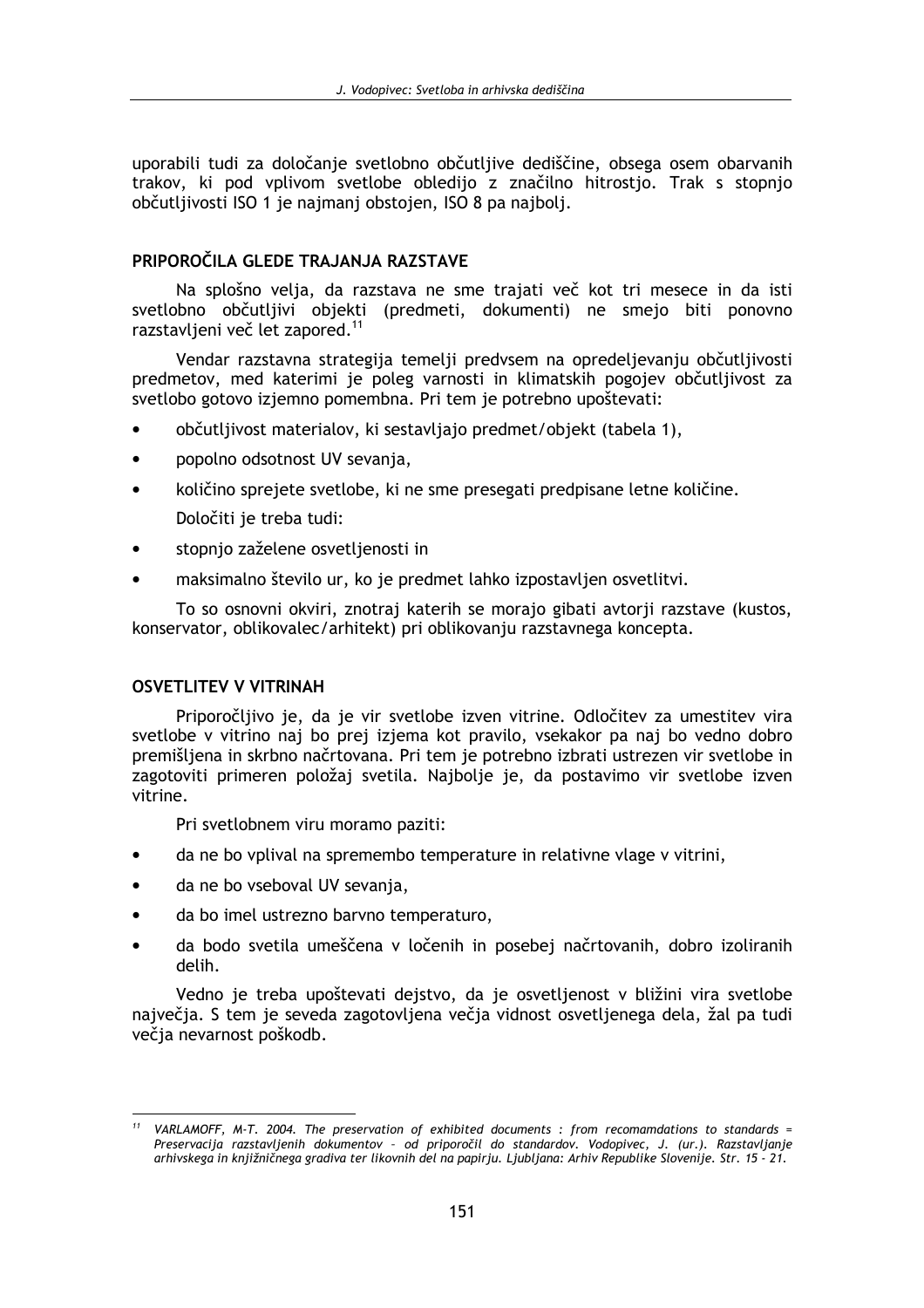### UPORABA BLISKAVIC (FLEŠEV)

Neomejena uporaba bliskavic v muzejih ni priporočljiva, saj lahko s prepogostim fotografiranjem presežemo priporočene vrednosti osvetlitve. Pri prepovedi uporabe je potrebno upoštevati tudi dejstvo, da je njihova uporaba pogosto moteča za druge obiskovalce razstav, zaradi odboja svetlobe na šipi pa tudi za fotografiranje predmetov za steklom.

Seveda pa občasna uporaba bliskavic zaradi kratkotrajnosti njene osvetlitve za predmete kulturne dediščine ni posebno nevarna. Zato je profesionalno fotografiranje predmetov z bliskavicami ob upoštevanju previdnostnih ukrepov dovoljeno. Najpomembnejše je, da bliskavico usmerimo na belo površino in tako za osvetljevanje uporabimo odbito svetlobo, ta pa vsebuje bistveno manj UV svetlobe.

### **FILTRI**

Idealno bi bilo, če bi bili prostori osvetljeni samo s svetili z ustreznim barvnim videzom, brez sevanja UV žarkov in brez segrevanja, primernimi za osvetlitev tako delovnih kot razstavnih prostorov. Ker takih svetil ni, si pomagamo s filtri. Pri tem je pomembno poznati vir svetlobe in namen osvetlitve ter temu primerno izbrati ustrezen filter. Filtri, ki delujejo na fizikalni osnovi, so trajnejši, prenesejo višje temperature, so pa lahko v nekaterih primerih tudi veliko dražji. Danes obstaja vrsta organskih materialov, ki delujejo kot učinkoviti filtri, vendar vsi ne prenesejo visokih temperatur in nekateri med njimi se lahko tudi izrabijo. Kot že omenjeno, je učinkovit filter pred UV-C, UV-B in delom UV-A žarkov že navadno steklo. Učinkovita zaščita pa so lahko tudi tkanine, ki jih uporabljamo za zastiranje oken ali za enostavno prekrivanje vitrin oz. predmetov samih. O principih njihovega delovanja si lahko bralec prebere drugje. $^{12}$ 

Splošno priporočilo je, da so v ustanovah, ki varujejo in uporabljajo kulturno dediščino, filtri nameščeni na vseh svetilih in po vseh okenskih površinah vseh prostorov. Zelo pomembno je tudi redno preverianie nijhove učinkovitosti.

#### KAKO IZBRATI SVETILO Z MAJHNIM DELEŽEM LIV SVETI OBE

Merienie deleža UV svetlobe pri posameznem svetilu je zahteven postopek, zato se tega ne lotevamo. Ustrezno svetilo izberemo iz kataloga proizvajalca. Če v katalogu ni naveden delež UV svetlobe v svetlobnem toku svetila, potem ne verjemimo zgolj oznakam (UV BLOCK), da svetilo ne seva UV svetlobe. Standardi proizvajalcev svetil niso enaki arhivskim in/ali muzejskim standardom. Celo razumevanje, pri katerih valovnih dolžinah se začne UV svetloba, je lahko od proizvajalca do proizvajalca različno. Zato zahtevajmo podatek v številkah. Pri izbiri žarnice bomo zahtevali podatek deleža UV svetlobe v primerjavi z deležem vidne svetlobe. Podatek bo naveden v enotah µW (UV svetlobe)/lm. Na trgu obstajajo svetila, ki ustrezajo tem zahtevam. Na voljo so celo flourescenčne sijalke, napravljene posebej za muzeje, pri katerih je delež UV svetlobe pod 10 µW/lm.

<sup>&</sup>lt;sup>12</sup> URBAS, R., KLANJŠEK GUNDE, M. 2006. Vpliv UV svetlobe na materiale. Vodopivec, J. (ur.). Pol stoletja. Ljubljana: Arhiv Republike Slovenije. Str. 127-133.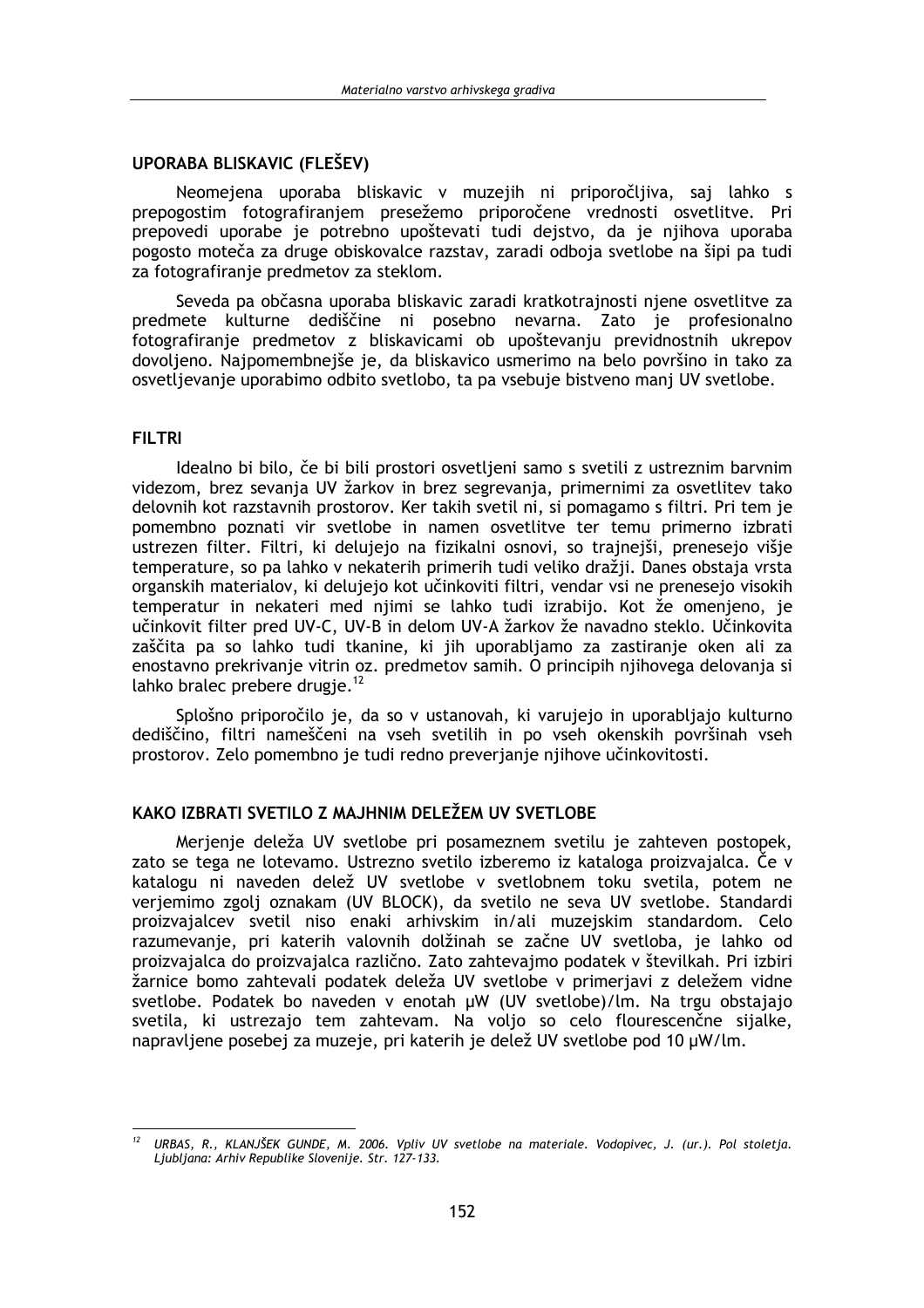### MERJENJE OSVETLJENOSTI IN UV OBSEVANOSTI

Inštrumenti za merjenje osvetljenosti in UV obsevanosti so opisani v prispevku A. Moharja.<sup>13</sup> Merilnik položimo vzporedno z objektom, na katerem želimo meriti osvetlienost ali UV obsevanost. Pazimo, da s telesom ne zakrivamo vidnega polia inštrumenta (180 stopinj!).

Naiboli natančne meritve nam zagotavliaio registrirni instrumenti (dataloggerji) ali telemetrijski merilni sistemi, saj nam omogočajo meritve preko celotnega dneva in ne samo v enem trenutku.

- Merjenje barvne temperature svetila ni smiselno, ker je najenostavnejše, da podatek odčitamo v tehničnem listu izvora svetlobe.
- Osvetljenost merimo z merilnikom osvetljenosti luksmetrom. Ta prikazuje osvetljenost v fiziološkem smislu, torej tako, kot jo zaznava naše oko. Rezultat prikazuje v luksih (lx).
- Merjenje celotnega ultravijoličnega, vidnega in infrardečega sevanja je zahtevno, ker potrebujemo napravo, imenovano spektroradiometer.
- Merjenje UV svetlobe. Za posamezna področja UV svetlobe imamo merilnike UV obsevanosti z ločenimi senzorji za UV-A, UV-B in UV-C svetlobo. Naprave so tehnično povsem podobne luksmetrom, le da imajo detektor z ustreznim filtrom, ki prepušča UV svetlobo. Ker okna v zgradbah filtrirajo kratkovalno UV svetlobo, se konservatorji osredotočimo na merjenje UV-A svetlobe, ki jo steklo tudi najbolj prepušča. Merilnik UV obsevanosti prikazuje rezultate v vatih na površinsko enoto oz. v mikrovatih na kvadratni centimeter.
- Merjenje infrardečega sevanja. Najpreprosteje in razmeroma natančno zaznamo toplotno sevanje že z roko, če jo položimo v bližino predmeta. Bolj natančno io določimo z infrardečim termometrom, tako da izmerimo spremembo temperature na površini predmeta, pri čemer je omejitev poznavanje fizikalnih lastnosti merjene površine (emisivnost materiala).
- Merjenje količine sprejete vidne in UV svetlobe. Količino sprejete svetlobe lahko merimo z dozimetri, ki nas opozorijo, kdaj predmet prejme dovoljeno količino svetlobe. Dozimetri so naprave ali merilni lističi (npr. standard modre volne in LightCheck dozimetri) za merjenje skupne doze obsevanja. Namestimo jih v neposredno bližino merienega predmeta, tako da so izpostavljeni enakim svetlobnim razmeram kot predmet. Oskrbijo nas z informacijo o celotni količini sprejete svetlobe, tako o vidni kot o UV svetlobi. Primerni so za prostore, kier se svetloba spreminia in niene količine ne moremo ugotoviti z občasnimi meritvami. Bolj natančne podatke o količini sprejete vidne ali UV svetlobe dobimo z registrirnimi instrumenti - »dataloggerji«, ki so stalno nameščeni ob predmetu. Z njimi prenesemo podatke na računalnik, kjer se vse meritve zapisujejo in seštejejo in računalnik izračuna količino svetlobe, ki jo je prejel registrirni instrument oz. predmet. Enako funkcijo lahko opravlja telemetrijski sistem z ustreznim senzorjem osvetljenosti ali obsevanosti.

MOHAR, A. 2006. Naprave za merjenje osvetljenosti v vidnem in UV področju, kalibriranje, tehnološke možnosti, instrumenti, prikaz meritev : vpliv UV svetlobe na materiale. Vodopivec, J. (ur.). Pol stoletja. Ljubljana: Arhiv Republike Slovenije. Str. 143-148.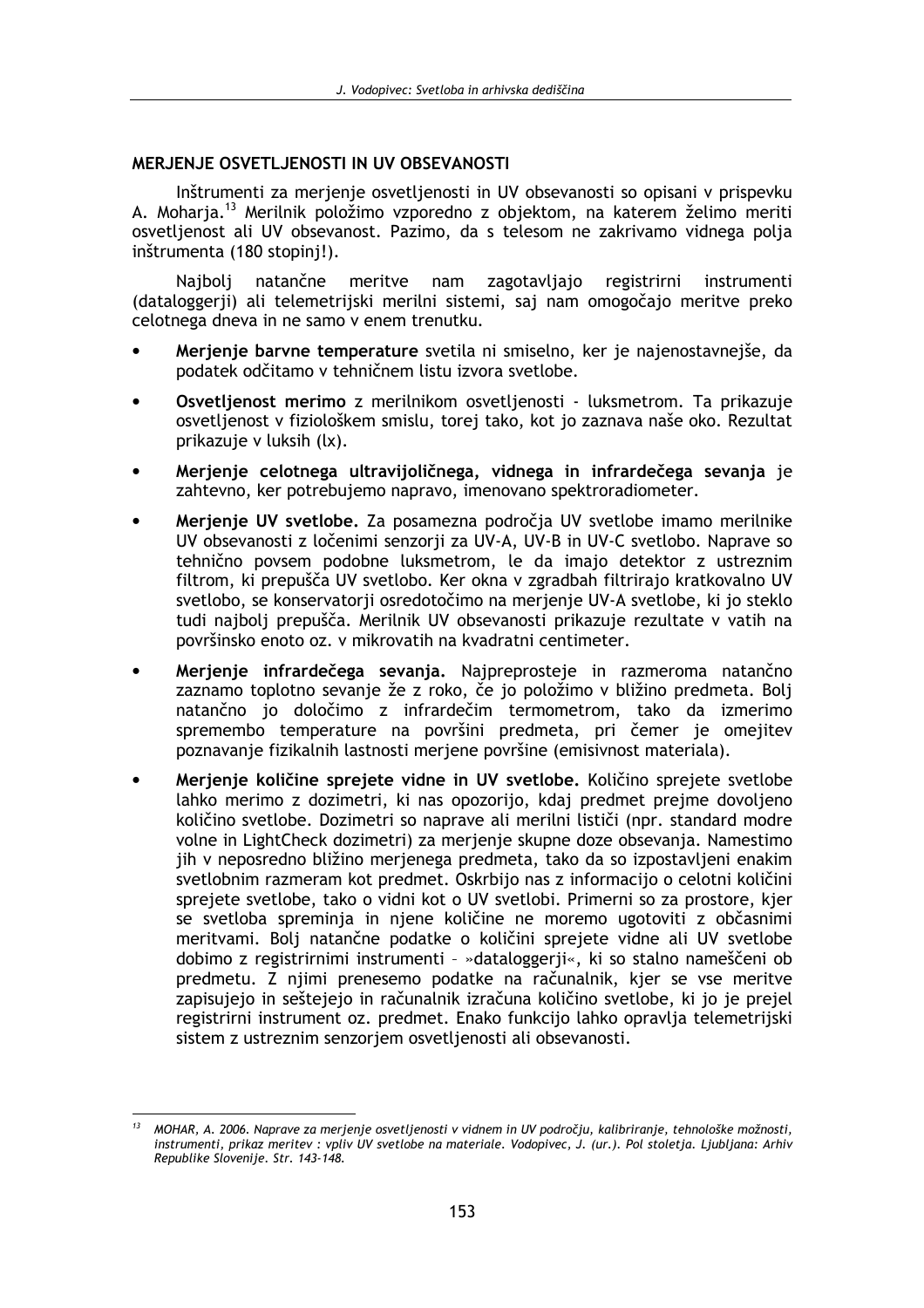## SPLOŠNI NAPOTKI

Za ustrezno osvetlitev in zaščito gradiva je pomembno, da upoštevamo naslednja pravila:

- Pravočasno pripravimo načrt osvetlitve, ki bo v skladu s konservatorskimi kriteriji za svetlobno občutljive predmete, in si zagotovimo dovolj časa za natančno določitev načina in stopnie osvetlienosti.
- Prostori, v katerih hranimo, uporabljamo in razstavljamo gradivo, naj bodo takrat, ko niso v uporabi, popolnoma zatemnjeni. To lahko dosežemo z ugašaniem luči in zatemnitvijo oken s temnimi in gosto tkanimi zavesami.
- Popolno osvetlitev omejimo s tem, da ločimo sisteme osvetlitve za delovne potrebe, vzdrževalna dela in čiščenje. Če je le mogoče, namestimo izklapljanje osvetlitve, vezano na senzorje.
- UV svetlobo odstranimo s pomočjo filtrov, ki jih moramo redno preverjati in jih nadomeščati z novimi, ko se izrabijo.
- Nadzorujemo toplotno (IR) sevanje s tem, da izberemo primeren vir svetlobe in ga nadomestimo v varni razdalji od predmetov.
- Zasenčimo sončno svetlobo s pomočio filtrov in/ali zastorov.
- Izdelamo svetlobne modele z ovrednotenjem količine in kakovosti svetlobe iz posameznega vira in jih uskladimo s potrebami.
- Občutljive predmete na razstavi pogosto zamenjujemo z ekvivalentnimi.
- Vsaka ustanova naj izmeri svetlobne pogoje v vseh prostorih, kjer se hranijo, uporabljajo in razstavljajo predmeti kulturne dediščine. Skrbi naj, da bodo meritve opravljene tudi po vsaki spremembi (zamenjavi luči, prenovi prostorov). Koristno je, da je za tovrstno delo zadolžen redni sodelavec ustanove.

### **VIRI IN LITERATURA**

- APPELBAUM, B. 1991. Light and lighting. Guide to Environmental Protection of Collections. Madison: Connecticut: Sound view press. Str. 65-95.
- BIZJAK, G. 2006. Notranja razsvetljava : vpliv UV svetlobe na materiale. Vodopivec, J. (ur.). Pol stoletja. Ljubljana: Arhiv Republike Slovenije. Str. 104-111.
- CIE 157: 2004. Control of damage to museum objects by optical radiation. Techical report. Wien: International Commission on Illumination, www.cie.co.at
- DUROVIČ, M. 2004. Strategija razstavljanja arhivskih gradiv v Centralnem državnem arhivu v Pragi,<br>Razstavljanje arhivskega in knjižničnega gradiva ter likovnih del na papirju. Vodopivec, J. (ur.). Razstavljanje arhivskega in knjižničnega gradiva ter likovnih del na papirju. Ljubljana: Arhiv Republike Slovenije. Str. 107-115.
- IFLA Načela za hrambo knjižničnega gradiva in za ravnanje z njim. Ljubljana: Filozofska fakulteta, Oddelek za bibliotekarstvo: Arhiv Republike Slovenije, 2000. Str. 50-52.
- KACAFURA, M. 2006. Na kai moramo biti pozorni pri nabavi svetil : vpliv UV svetlobe na materiale. Vodopivec, J. (ur.). Pol stoletja. Ljubljana: Arhiv Republike Slovenije. Str. 112-126.
- Leksikoni Cankarjeve založbe. Fizika. Ljubljana : Cankarjeva založba, 1985.
- MAKUC SEMION, M. 2006. Spremembe na predmetih kulturne dediščine zaradi vpliva svetlobe. Vodopivec, J. (ur.). Pol stoletja. Ljubljana: Arhiv Republike Slovenije. Str. 134- 142.